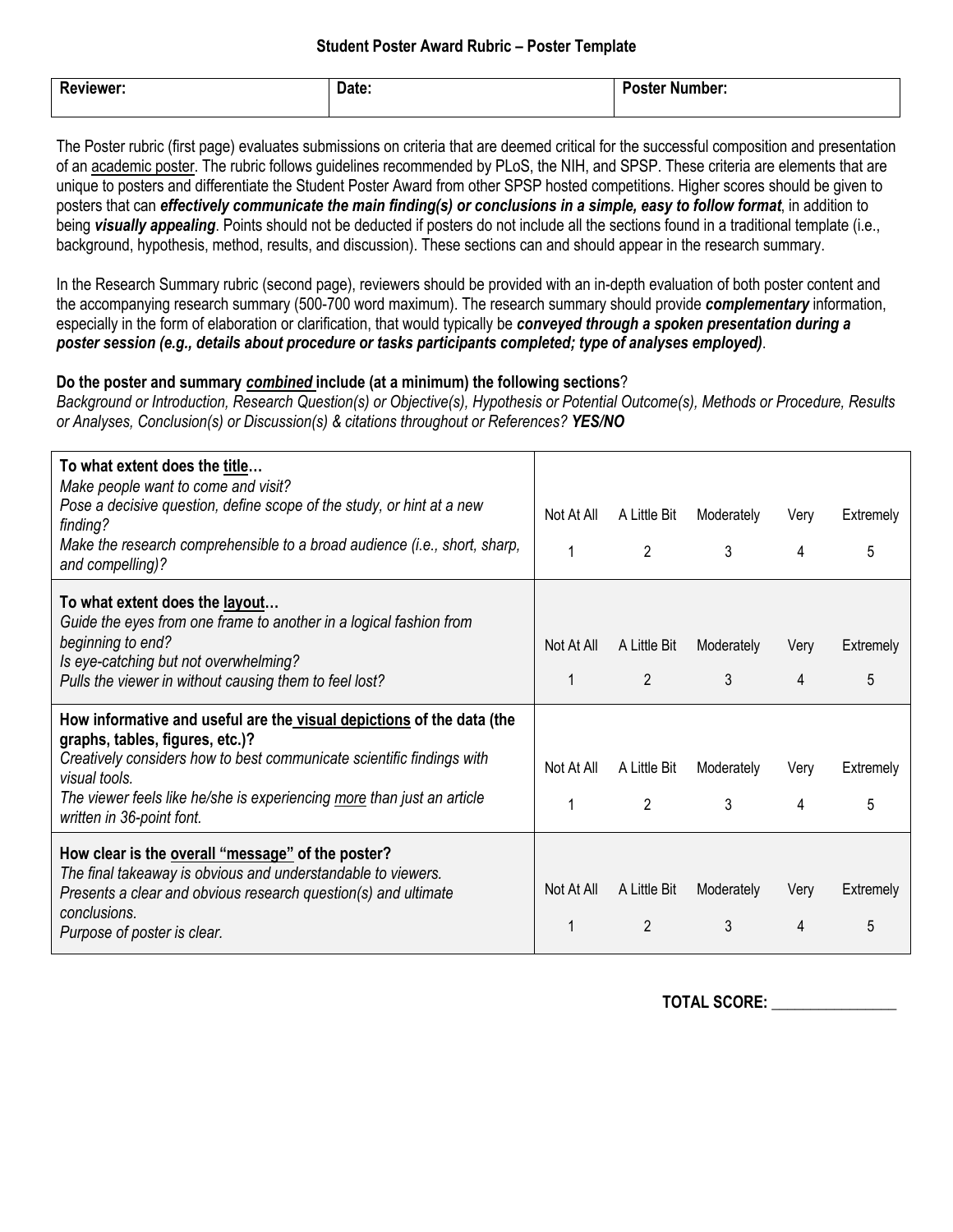## **Student Poster Award Rubric – Summary**

| 1. Background and Objectives / Hypotheses                                                                                                                                                                                                                          |                 |                                |                 |           |                |
|--------------------------------------------------------------------------------------------------------------------------------------------------------------------------------------------------------------------------------------------------------------------|-----------------|--------------------------------|-----------------|-----------|----------------|
| A. Background information provided is relevant, comprehensive, and<br>succinct. In-text citations are included where appropriate/necessary.                                                                                                                        | Not At All<br>1 | A Little Bit<br>2              | Moderately<br>3 | Very<br>4 | Extremely<br>5 |
| B. A research question/objective is clearly defined. The question/objective<br>is scientifically compelling (e.g., novel topic, innovative design, extends<br>existing work or theory, tests boundary conditions of an effect).                                    | Not At All<br>1 | A Little Bit<br>2              | Moderately<br>3 | Very<br>4 | Extremely<br>5 |
| C. If hypotheses are made, they are clearly defined and logically supported<br>by the background information. If the work is labeled exploratory, potential<br>outcomes are clearly defined and logically supported by the background<br>information.              | Not At All<br>1 | A Little Bit<br>2              | Moderately<br>3 | Very<br>4 | Extremely<br>5 |
| 2. Empirical Logic                                                                                                                                                                                                                                                 |                 |                                |                 |           |                |
| A. Methods/procedures are easy to follow and clearly explain how data<br>were collected / how tasks were performed. Sample size and relevant<br>statistics are reported. Demographic information is reported when relevant.                                        | Not At All      | A Little Bit<br>2              | Moderately<br>3 | Very<br>4 | Extremely<br>5 |
| B. The project design appropriately addresses the research<br>question(s)/objective(s) (e.g., would a cross-sectional or longitudinal<br>design provide a more direct answer to the research question?).                                                           | Not At All<br>1 | A Little Bit<br>2              | Moderately<br>3 | Very<br>4 | Extremely<br>5 |
| C. The project achieves high validity (i.e., see Notes 2c).                                                                                                                                                                                                        | Not At All<br>1 | A Little Bit<br>$\overline{2}$ | Moderately<br>3 | Very<br>4 | Extremely<br>5 |
| 3. Results and Conclusions                                                                                                                                                                                                                                         |                 |                                |                 |           |                |
| A. If results are reported in text, statistics are reported in APA format and<br>include effect sizes when possible.                                                                                                                                               | Not At All<br>1 | A Little Bit<br>2              | Moderately<br>3 | Very<br>4 | Extremely<br>5 |
| B. Conclusions are appropriately drawn based on the research design<br>(e.g., no causal conclusions from correlational data) and supported by<br>results; they connect back to project objectives/hypotheses; conclusions<br>are not inappropriately extrapolated. | Not At All      | A Little Bit<br>2              | Moderately<br>3 | Very<br>4 | Extremely<br>5 |
| 4. Complementarity                                                                                                                                                                                                                                                 |                 |                                |                 |           |                |
| A. To what extent does the summary enhance the understanding of the<br>research poster?                                                                                                                                                                            | Not At All<br>1 | A Little Bit<br>$\overline{2}$ | Moderately<br>3 | Very<br>4 | Extremely<br>5 |

## **Notes:**

2c. Construct Validity: did the researcher(s) measure what they intended to measure? Internal Validity: can conclusions of cause and effect be made? Were controls or comparative groups reported and appropriately used? External validity: are results generalizable? Was a representative sample used?

**3a.** If results are reported in graphs/tables/figures, they are depicted in a way that is easy to interpret, unambiguous and unbiased (e.g. axes are labeled, scaling is consistent, error bars are included and identified).

**3b.** If results were unanticipated/did not support hypotheses, consideration is given as to why.

- **4a.** This should include information the presenter might convey in conversation with an audience at their poster, such as:
	- **1)** To what extent does the summary enhance the understanding of the research?

**2)** How clear and engaging is the summary?

**3)** Impact of project is clearly stated (e.g., novelty? Contribution to field? Impact to the populations being studied?)